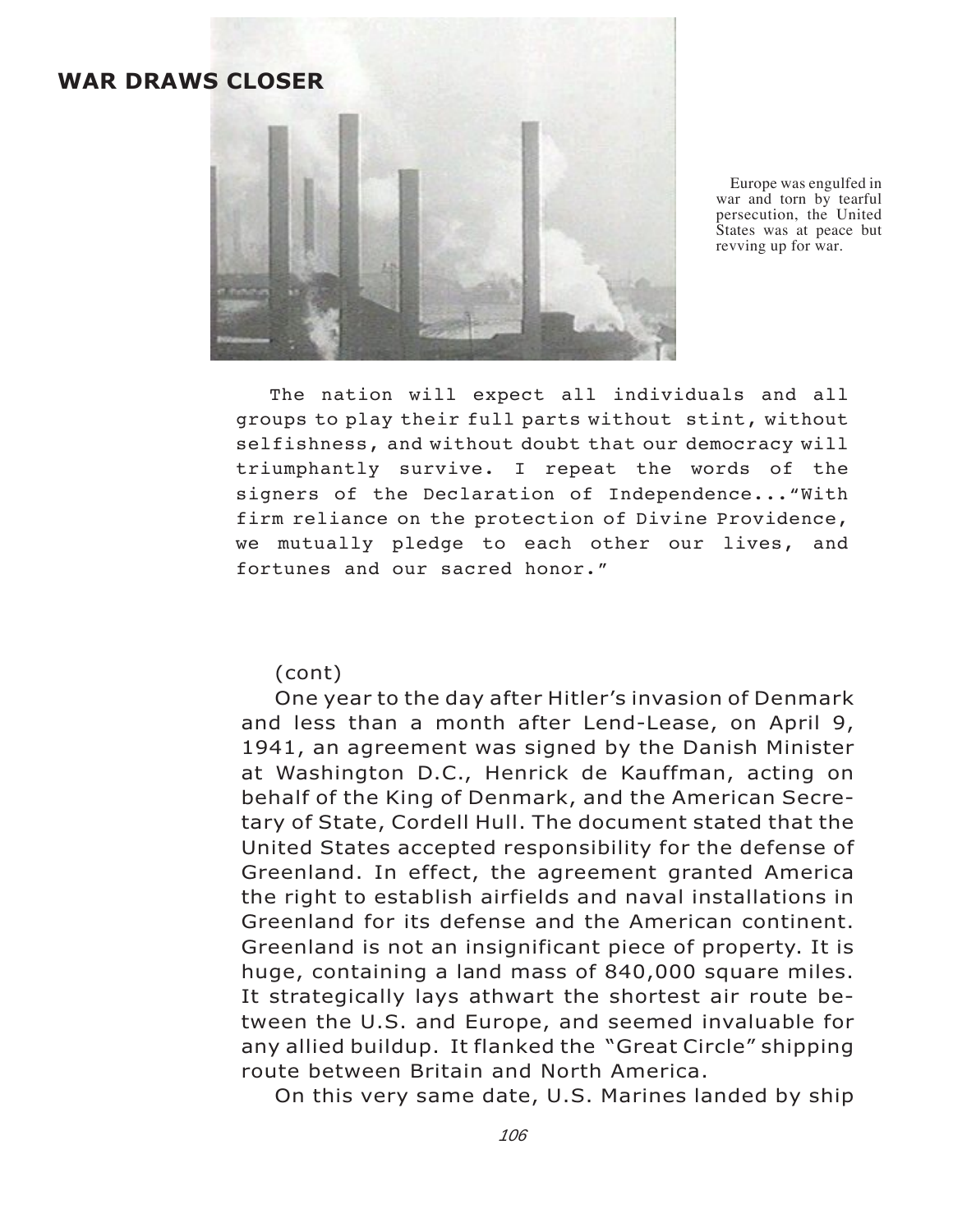on Greenland. The frozen sea-lanes were re-opened. The Danish island asked for armed protection, and she began receiving the very best.

The first major task that confronted the party, however, was to make a survey on the habitable portion of Greenland. For almost a month, a difficult search across deep fiords and the seas, constantly dodging icebergs, U.S forces did survey for a site in the south which would be capable of measuring up to any standard for a base. A discovery of what became the site was largely a matter of luck, after native Greenlanders gave the U.S. a tip. They described the area as a "flat place, level, big," some 500 miles south of the Arctic Circle and forty miles inland called Narsarssuaq. Throughout late Spring and Summertime, troops were supported by a buildup of the secretive site.

Greenland was a novel U.S. venture. Greenland was a totally raw land with no telephones, telegraph systems or any other type of modern development. The harbors were uncharted. American participants found out that before runways and hangars and barracks and fuelstorage tanks could be built, they had to make roads. No roads existed. Moreover, they had to race against time since the nasty winter weather approached.

The first army troop ships sailed up the fiords in June. The following month specialists of the Air Corps Weather Service, Air Transport Command and the Army Airways Communication System (AACS) departed Brooklyn and joined a ship convoy off Nova Scotia and proceeded through the North Atlantic to primitive Narsarssuaq. A great day dawned on August 21 when a tiny radio named "Bluie West One" went on the air, secretly signifying the birth of Greenland as a patrol and ferrying route and meteorological station for the allies.

In the beginning of June, the United States and Iceland concluded a similar understanding. Although